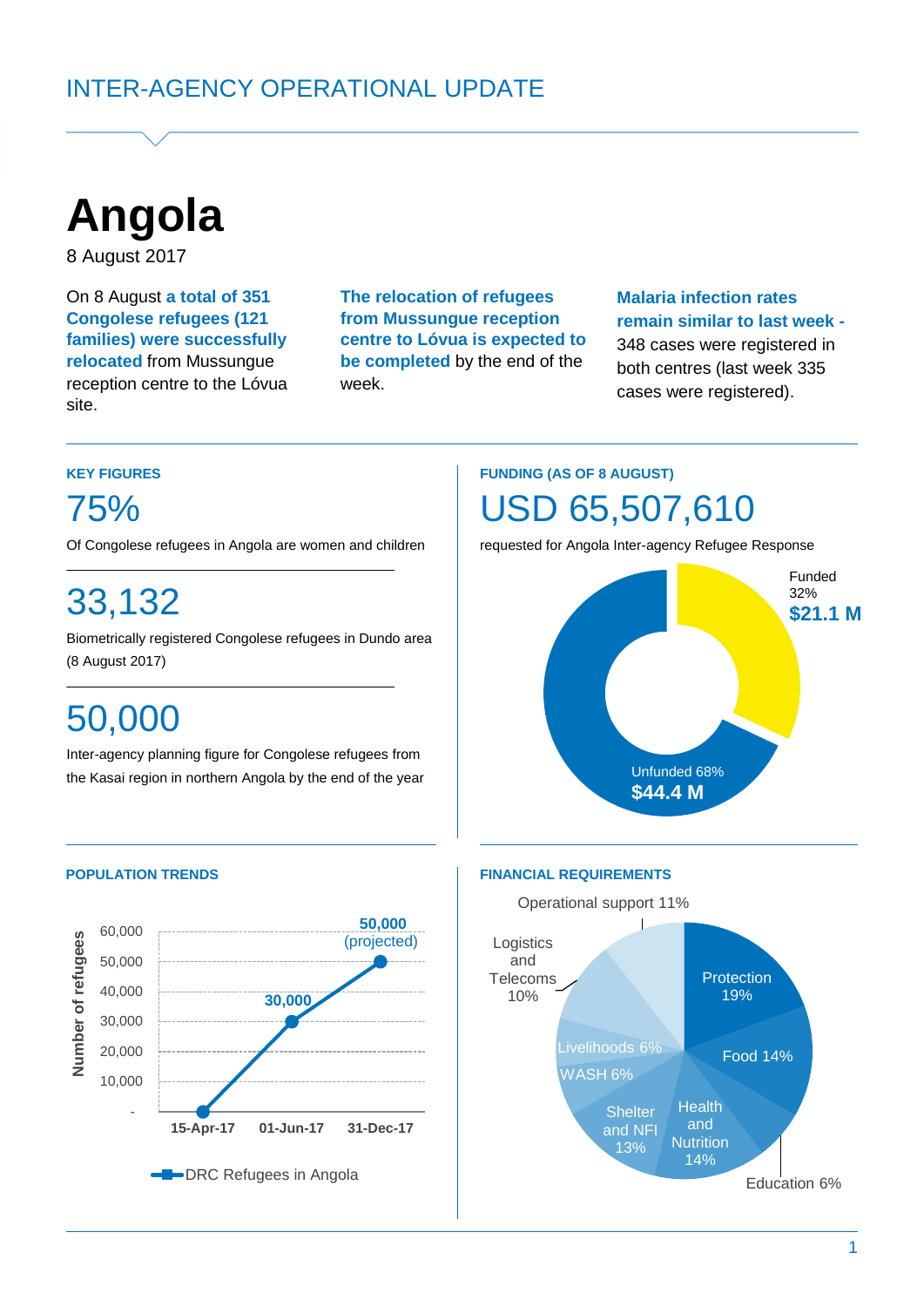

# Operational Context

Violence and ethnic tensions in the Kasai Province, the Democratic Republic of the Congo (DRC), has forced over 33,000 individuals to seek safety in Angola's Lunda Norte. While thousands of refugee from DRC have arrived in Angola since April 2017, the number of newly-arrived refugees has decreased significantly since early July 2017. According to interviews with recently arrived refugees, the reasons for the reduction in the number of refugee arrivals is due to people hiding in the bush fearful of being caught in the ongoing conflict and insecurity, attacks by government and militia forces as well as limited access to border points adjacent to Lunda Norte.

As the security situation in the Kasai region remains fluid, humanitarian organizations in Angola stand ready to provide protection and assistance to 50,000 Congolese refugees who may seek asylum in the country by the end of 2017.

The current ongoing plan is to relocate the Congolese refugees in Lunda Norte to Lóvua settlement, 94km west of Dundo. As the Government of Angola (GoA) was facing delays in clearing and preparing the land, partners took the initiative to speed up the settlement preparation by assuming part of the GoA responsibilities and engaged with the cleaning and opening of the roads using refugee and host community labour. The relocation was carefully planned by all partners involved in the operation by preparing an inter-agency relocation plan shared with partners and authorities, and conducting several messaging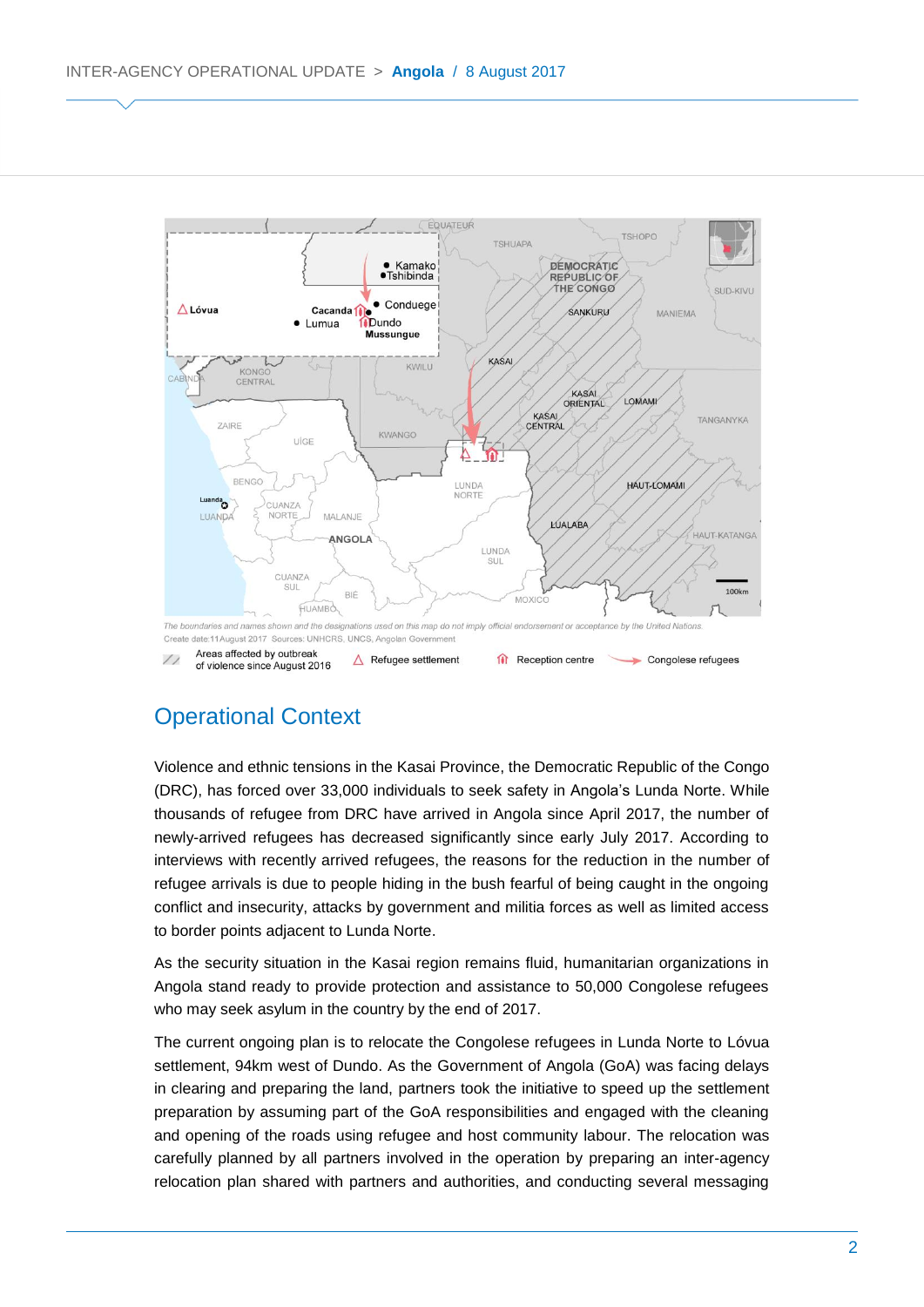initiatives to understand cultural / ethnic protection aspects within the refugee population and with the host communities to consider in the plan.

Relocation of refugees from Mussungue reception centre to Lóvua started on 8 August with the successful movement of 351 people (112 families). The site will consist of nine zones with nine villages each, and each villages will have 72 plots making it possible to each village to host 360 refugees, the overall capacity of the site will be 30,000 refugees with the possibility of expansion. Some 200 refugees from Mussungue and Cacanda reception centres as well as 50 workers from among the host community were hired to assist with the manual clearing of the site.

So far, three villages are ready and the forth is being finalized. The arrival centre is ready with lighting and integrated cooking energy needs. All health partners are ready to provide medical services starting from the first day of relocation. Communal latrines and showers in the reception area are ready.



First families boarding the bus to Lóvua settlement, during the first day of the relocation in Mussungue centre. *© UNHCR / Rui Padilha.*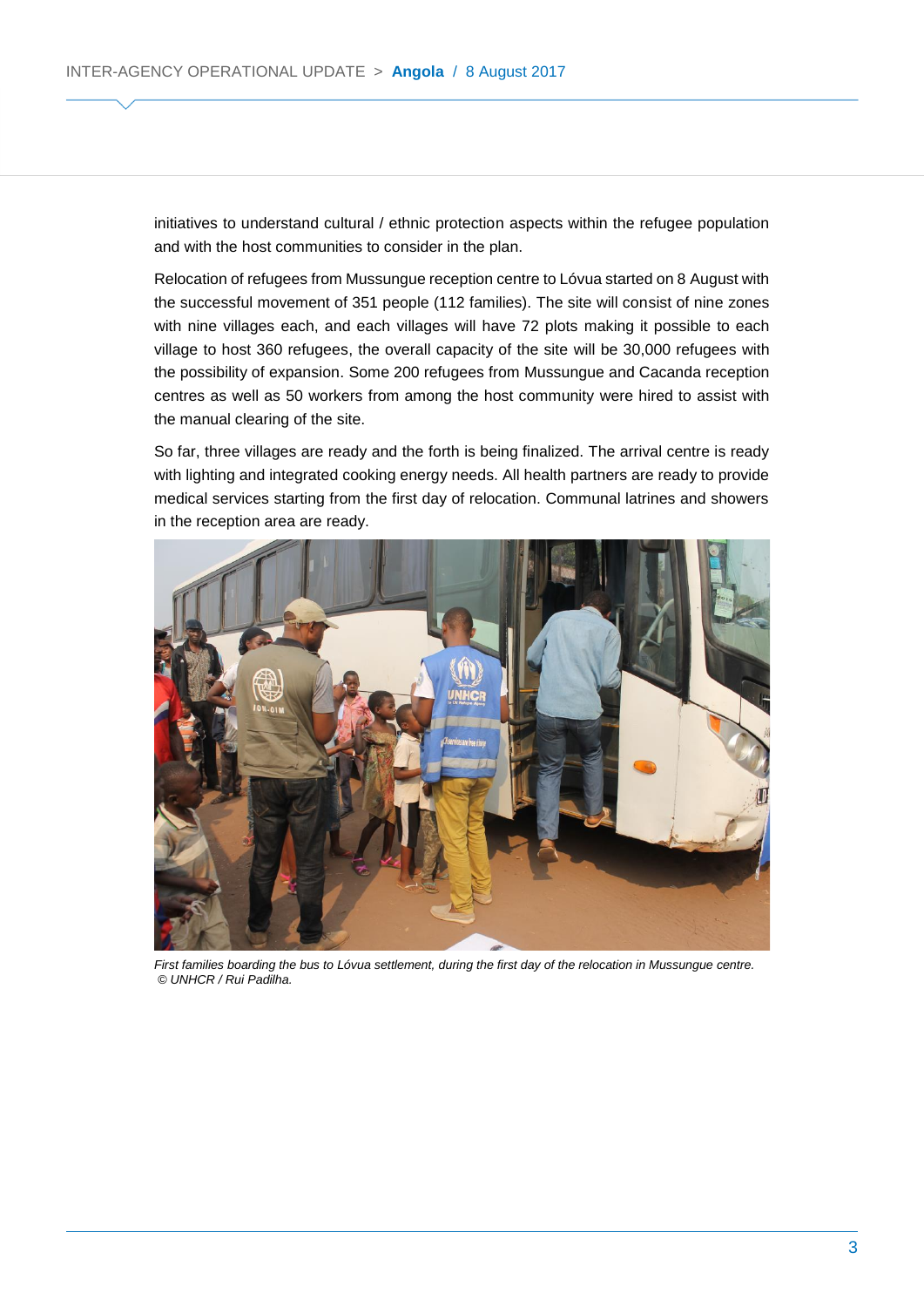### **Achievements**



#### **Achievements and Impact**

- As of 8 August, a total of **33,132** refugees from DRC have been biometrically registered. Children continue to represent 53 per cent of the total population while women represent 22 per cent.
- **Ahead of the relocation to Lóvua, which started on the 8 August, the pre-relocation** procedures went smoothly. In Mussungue reception centre, both the pre-manifest and loading of luggage was completed for the first convoy of 357 people (121 families).
- A protection strategy was developed by all protection partners to ensure the identification and assistance for Persons with Specific Needs (PSNs) during the relocation. During the pre-manifest stage, 13 families were identified and eligible for assistance in building their shelters in Lóvua. Coordination between partners ensured the required support was provided.
- A total of 20 police officers (18 men and 2 women) in charge of security at the Lóvua settlement and three SME (Migration Service) officers received training on international protection. It focused namely on protection in a refugee setting, Sexual and Gender Based Violence (SGBV) and Protection from Sexual Exploitation and Abuse (PSEA), child protection, Persons with Specific Needs, and how to operationalize security in the settlement.
- **From a total of 59 Unaccompanied and Separated Children (UAC/SC), 28 have been** reunited with their respective families and 31 continue to be assisted in the dedicated space in Cacanda reception centre. In addition, five children have been reported missing from the two reception centres. Protection case management teams are following up each case with the authorities.
- Communication for Communities has been collaborating with other programme areas in Mussungue and Cacanda disseminating messages related to postnatal care, prevention of domestic violence, prevention of separation from children during the relocation to Lóvua, adoption of safe hygiene practices and safe excretion disposal. This was done using various communication means including the two community radios, theatre shows and activists.
- **An Innovation team has been supporting the teams in Dundo on their referral,** feedback, and complaints management system and other Communication with Communities (CwC) mechanisms. It has been exploring ways to strengthen data collection with partners during the referral process through the use of new tools. Additionally, it has been working on standardizing information sharing practices of partners during the relocation process to Lóvua.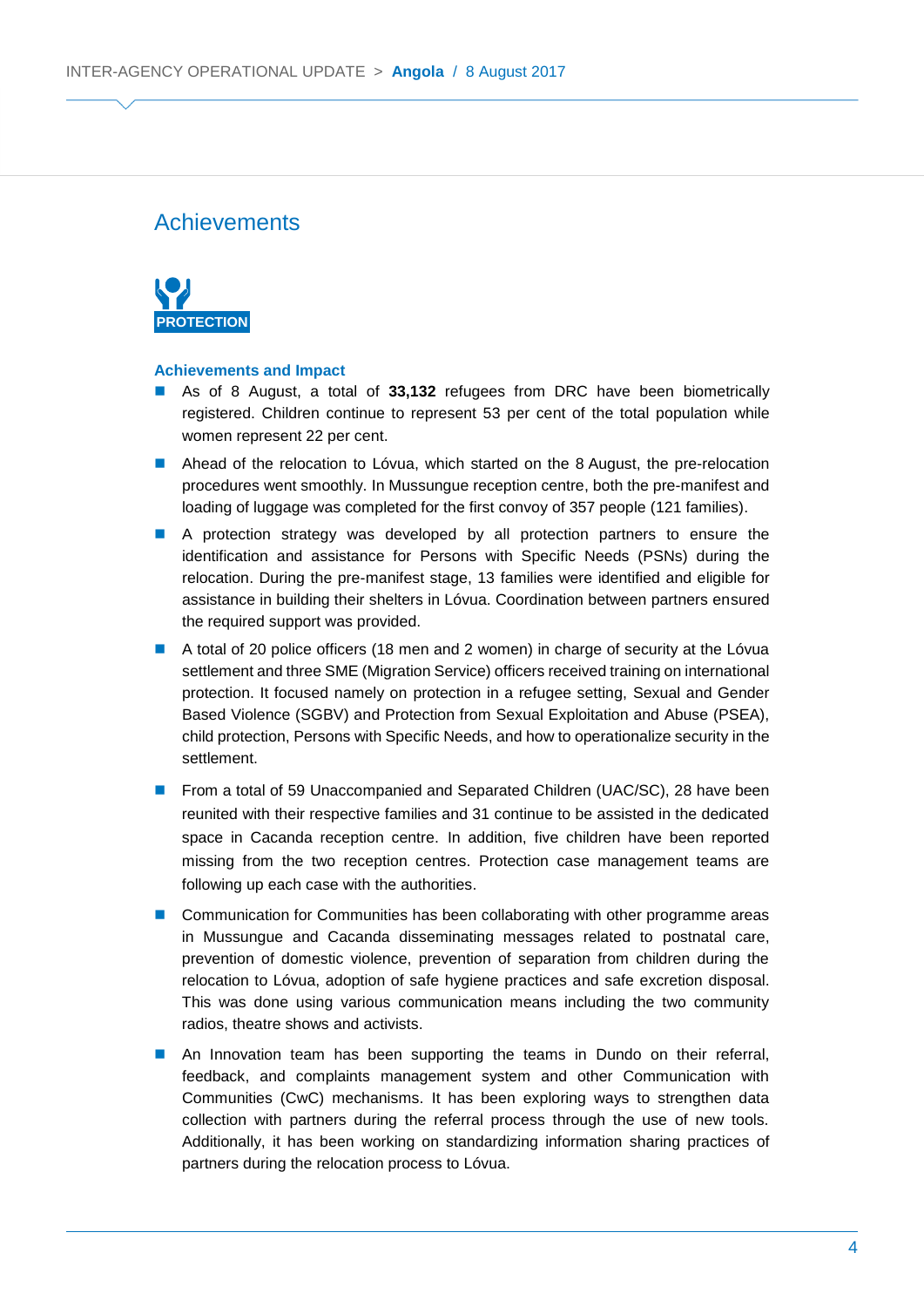A radio broadcasting campaign with the purpose of sharing information on the relocation exercise and to promote peaceful coexistence has started. It is being broadcasted countrywide through the Lunda Norte and the National Radio of Angola.

#### **Identified Needs and Remaining Gaps**

**Concerns regarding the peaceful coexistence of the different tribes in the refugee** community due to recent tensions.

**FOOD SECURITY AND NUTRITION**

#### **Achievements and Impact**

- **Food partners have received 267 tons of maize meal for distribution in August.** Additional stock of vegetable oil, Super Cereal Plus and beans will arrive in Angola this week.
- **Focus group discussions were conducted in Cacanda to assess Infant and Young Child** Feeding (IYCF) and Household feeding Practices among Congolese refugees living in this reception centre. These discussions involved mothers and caregivers of children under two years old, midwives (formal and traditional) and other key informants.
- **Nutrition**: In general terms the nutritional situation is improving each week. Some 1,716 children under five were screened for malnutrition in both centres, where no cases of Severe Acute Malnutrition (SAM) and less than half per cent were Global Acute Malnutrition (GAM) the malnutrition cases were verified in Cacanda reception centre.



#### **Achievements and Impact**

- **Primary health care and medical consultations**: The number of general consultations has slightly decreased in both centres during the reporting period (from 1,973 to 1,230). In Cacanda, the percentage of cases with Malaria stood at 31 per cent (307 cases), followed by Acute Respiratory Tract Infection (ARTI) at 19 per cent (mostly Upper Respiratory Tract Infection - URTI) and trauma (non-intentional) 17.3 per cent. The number of cases with non-bloody diarrhoea decreased by 23 per cent (from 105 to 85). As for Mussungue, the main morbidity has been related to ARTI which stood at 41.5 per cent (mostly URTI), followed by Malaria (17.4 per cent and non-bloody diarrhoea (13.5 per cent). Dressings represented 12.6 per cent of the consultations.
- **Sexual Reproductive health:** Antenatal and Postnatal Care (ANC/PNC) services continued at both reception centres. In Cacanda reception centre, 39 patients received ANC services, while in Mussungue five patients received ANC services.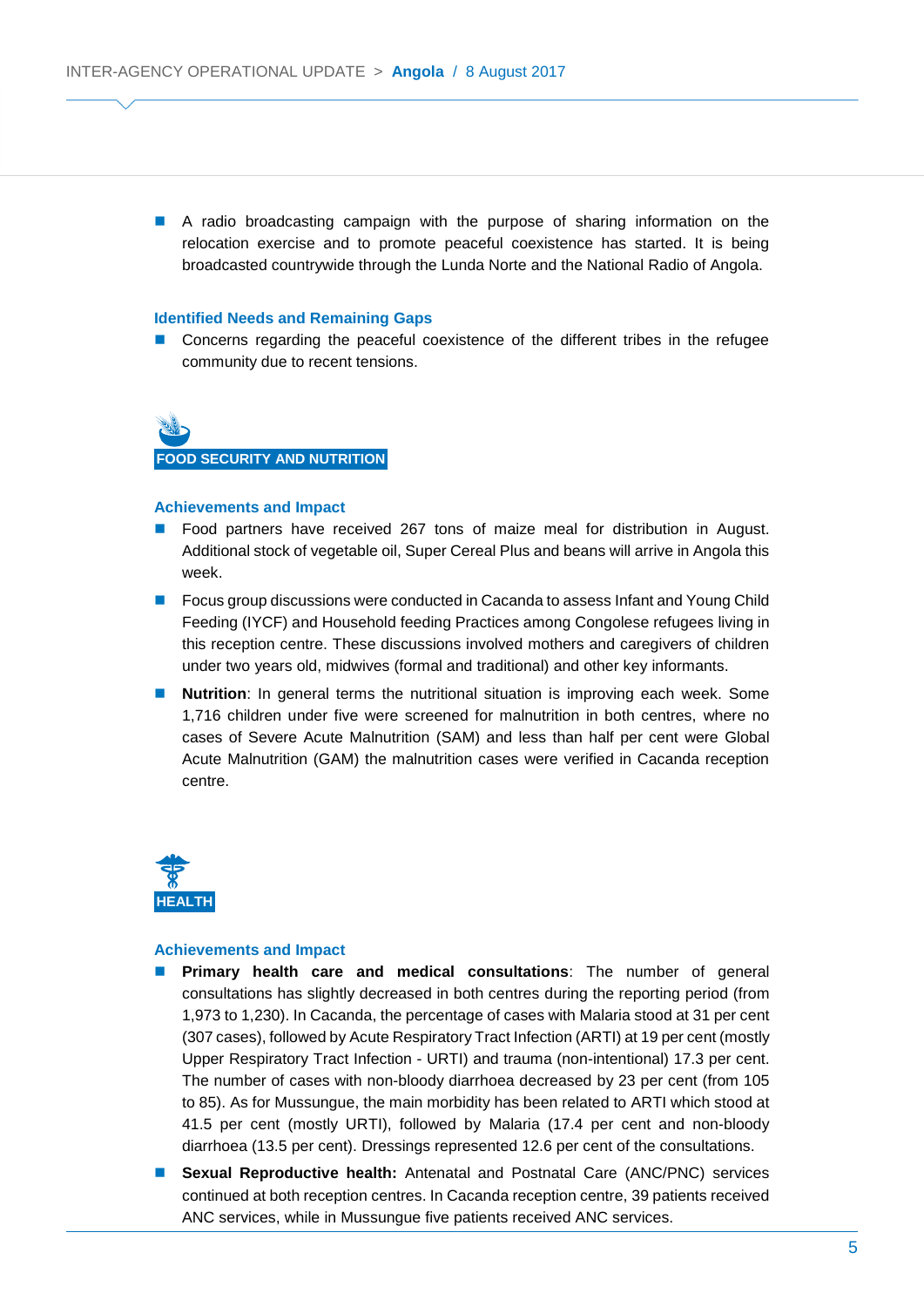- **Immunization:** No signs of epidemics have been detected in the reception centres or in the surrounding host communities. Routine vaccination has been made available at both reception centres through support to provincial mobile health care team (DPS) which focuses on vaccinating refugees at Cacanda reception centre twice a week. 40 unvaccinated children were identified through general vaccination screening.
- **Referral care:** A total of 23 health referrals were conducted, of which 78 per cent of cases were from Cacanda (15 cases) and 22 per cent cases were from Mussungue (five cases). Among these, six were referred for Team-Based Care (TBC) study, five for delivery, three for complicated malaria, two for severe malnutrition while the others included a range of other causes.
- **Mental Health:** Activities of mental health consultations continued this past week with consultations and training of a new team for wellbeing and mental health, concept of stress, skills' support and psychological first aid.
- **Relocation to Lóvua:** All Health partners have identified their roles and setups in Lóvua settlement, and were ready to provide medical services since the first day of relocation.



#### **Achievements and Impact**

- All WASH partners continue to work efficiently on preparing WASH facilities for seven villages for the refugees who started arriving from Mussungue as part of the first phase of the relocation process.
- **Norks on the communal latrines and showers in the reception area were concluded** before the start of the relocation. WASH partners are constructing communal latrines and showers in the first four villages, ahead of the clearing and plotting. Sites for the latrines and for the kitchen in the arrival area were allocated in accordance with SPHERE standards.
- **Safe water provision through water trucking continued in Mussungue and Cacanda** reception centres. In Lóvua settlement, a new contractor will be providing potable water, while the engagement of a partner to undertake drilling works continues to be sought.
- **Sanitation and hygiene**: Daily maintenance and cleaning of latrines continue in both reception centres. Solid waste management, site cleaning and hygiene promotion sessions are conducted regularly.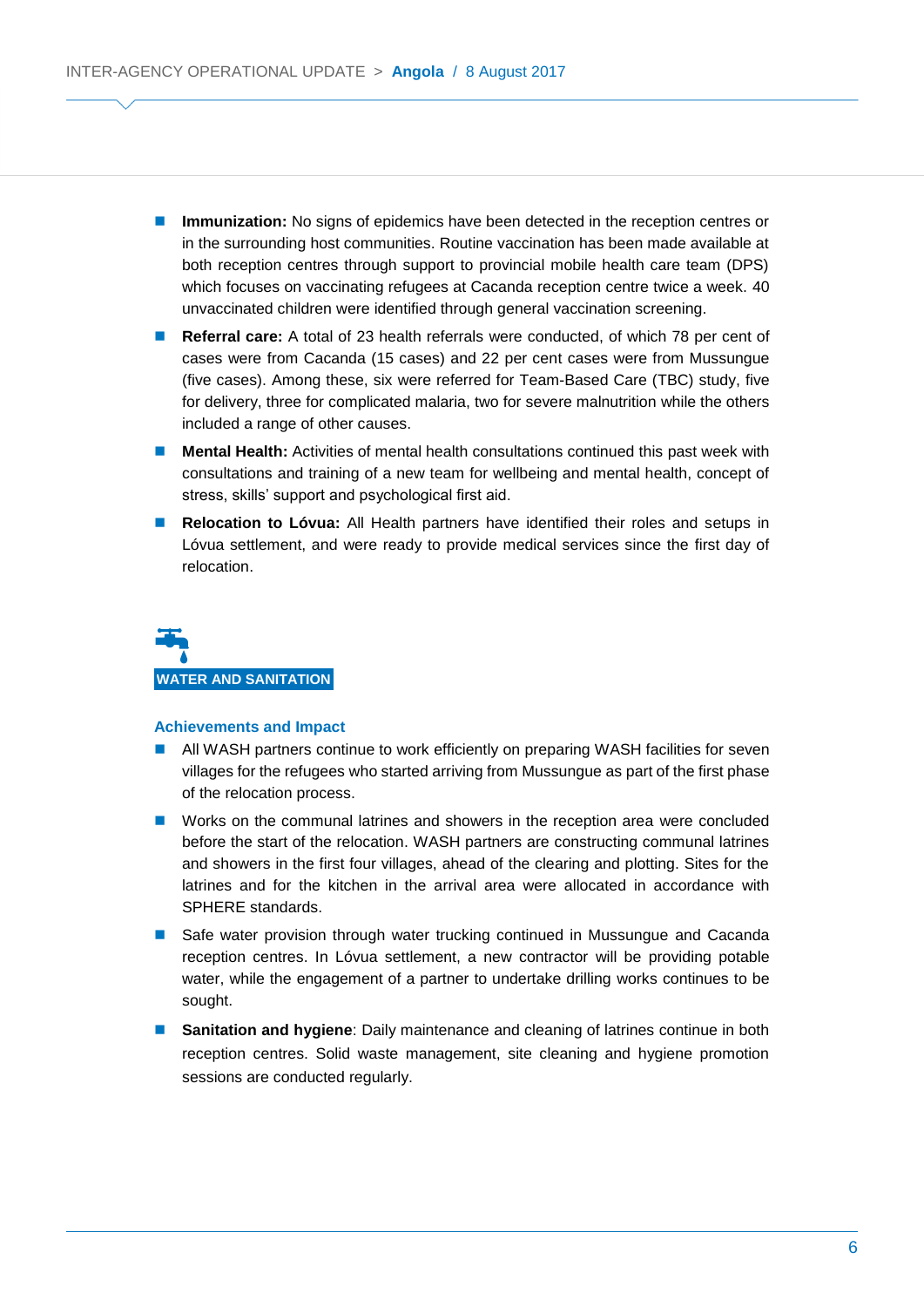

#### **Achievements and Impact**

- In Lóvua settlement, three villages have been finalized in Zone A. The creation of additional villages in this zone was suspended due to adjacent gardens belonging to host community.
- **The clearing and demarcation of the first village in Zone B is currently in progress. So** far 10 km of road was opened while a further 30km is yet to be cleared.
- **The Lóvua site's arrival centre is fully functional with some minor improvements and** adiustments pending.

#### **Identified Needs and Remaining Gaps**

**The two reception centres are at their maximum capacity without the option to extend** the area, resulting in sub-standard shelter conditions for many new arrivals.



#### **Achievements and Impact**

- Energy needs for lighting and cooking needs are fully integrated in Lóvua's settlement arrival centre. Community lighting will be provided in the latrines/shower and overnight shelter areas. Firewood from the collection of dead wood generated from the clearing of the site is being distributed for cooking purposes.
- A strategy ensuring safe access to energy and fuel for refugees in Lóvua settlement has been prepared. The strategy consists of three progressive stages: emergency, installation and operation of the settlement. The strategy has been shared with a potential partner for review and compilation.
- Solar street lights will be installed as lighting for communal centres. This will promote safety of the general population and women and girls in particular. In addition, the procurement of solar street lamps is ongoing.



 Tree marking for the protection of species of interest with environmental benefits is ongoing in Lóvua. The host community is involved in the identification of endemic trees (i.e. an endemic species is one that is restricted to a specific area such as an island or continent or even a group of mountains) that are used for traditional medicine and consumption of their fruit. Refugees received training on recognition and preservation of such species.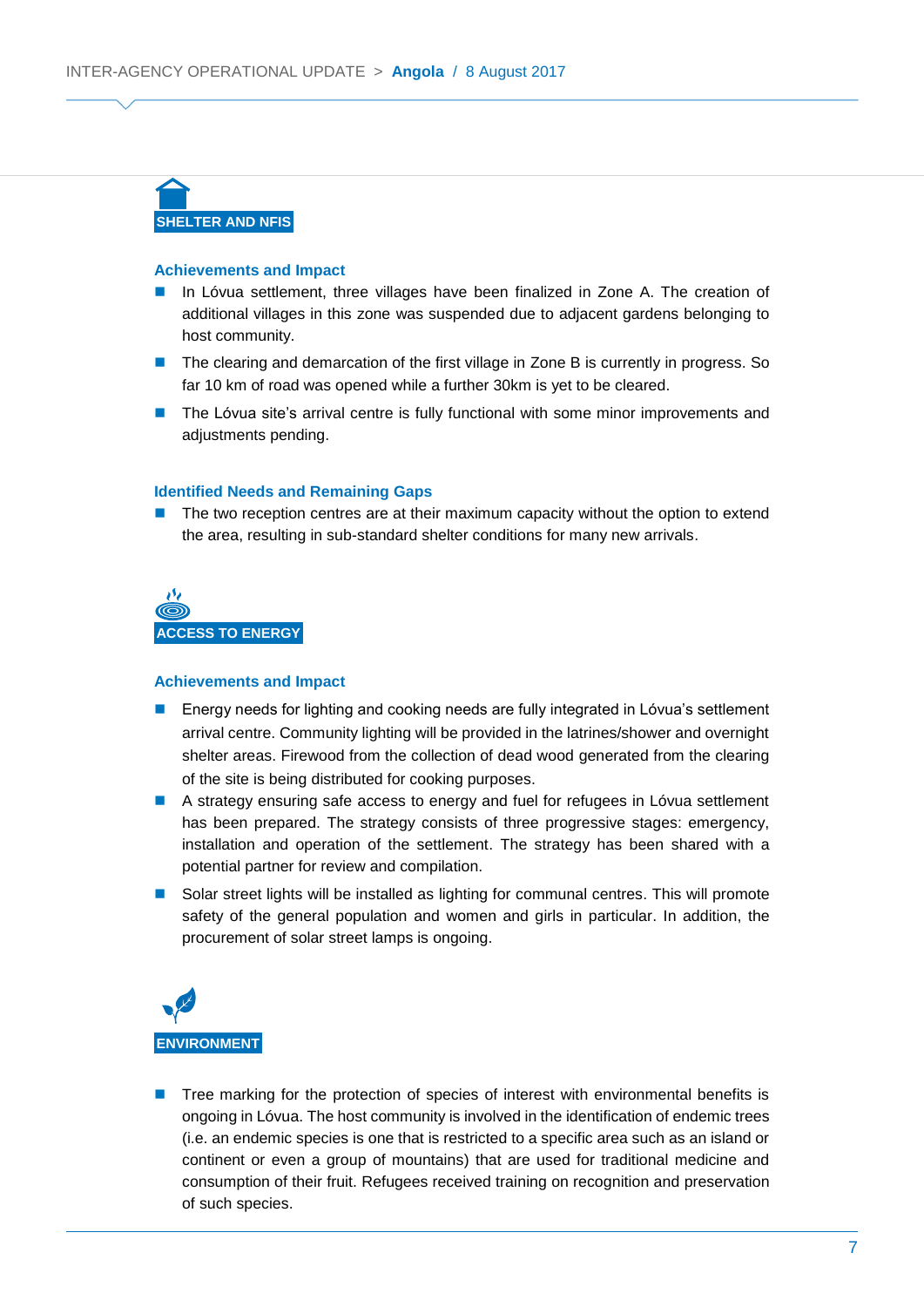## Working in partnership

■ Humanitarian and development partners working on the ground and in the country on various projects are actively supporting the Government of Angola to ensure an adequate response to the needs of the Congolese refugees. A weekly inter-agency coordination meeting takes place in Luanda, as well as in Dundo, in order to ensure a comprehensive and integrated operational response. Sectorial working group coordination meetings on protection, WASH, health/nutrition are organized weekly in Dundo. A security management system as well as logistics working group will be established.

#### **Partners in the response:**

- Angolan Red Cross Society
- CARITAS
- CICAJ Centro de Investigação Científica e Assessoria Jurídica
- FAO Food and Agriculture Organization of the United Nations
- IOM International Organization for Migration
- JRS Jesuit Refugee Service
- LWF Lutheran World Federation
- MAG Mine Advisory Group
- MdM Médecins du Monde
- MSF Médecins Sans Frontières
- NCA Norwegian Church Aid
- PIN People in Need
- UNAIDS The Joint United Nations Programme on HIV/AIDS
- UNDP United Nations Development Programme
- UNDSS United Nations Department for Safety and Security
- UNFPA United Nations Population Fund
- UNHCR United Nations High Commissioner for Refugees
- UNICEF United Nations' Children's Fund
- UNRCO United Nations Resident Coordinator's Office
- WFP World Food Programme
- WHO World Health Organization
- WVI World Vision International